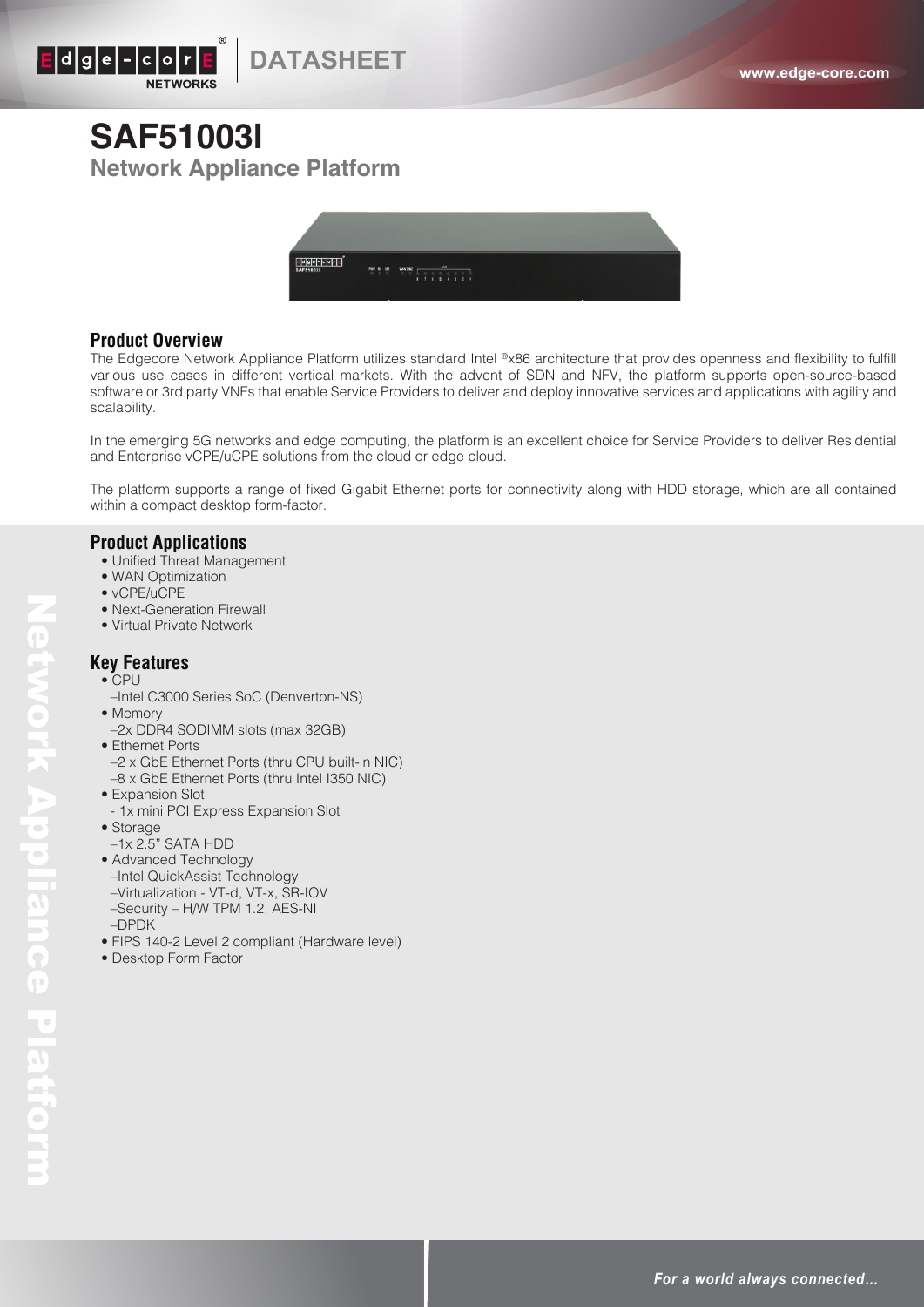# SAF51003I Product Specifications

# **Features**

### **Product Model SAF51003I**

**Product Image**

**. . . 99999 . . .** 

| <b>Mechanical Platform</b>   |                      | Compact desktop (support FIPS 140-2 Level 2 in chassis)                                            |
|------------------------------|----------------------|----------------------------------------------------------------------------------------------------|
| <b>Processor System</b>      | Processor Type       | SoC, Intel <sup>®</sup> Atom <sup>™</sup> Processor for Communications C3000 Series (FCBGA, 14 nm) |
|                              | Max Speed            | 2.2 GHz (Turbo 2.4 GHz)                                                                            |
|                              | Cores/Virtual CPUs   | Support 4 cores                                                                                    |
| <b>System Memory</b>         | Socket               | 1 x DDR4 SO-DIMM slot                                                                              |
|                              | Type/Capacity        | DDR4 SO-DIMM 2133 MHz ECC 8GB                                                                      |
| <b>Boot Flash</b>            | Flash Type           | <b>SPI Flash</b>                                                                                   |
|                              | <b>Firmware Base</b> | AMI AptioV UEFI BIOS                                                                               |
| <b>Ethernet Ports</b>        |                      | 1 x RJ-45 GbE port, through CPU built-in Ethernet controller                                       |
|                              |                      | 1 x RJ-45 GbE port, through CPU built-in Ethernet controller                                       |
|                              |                      | 8 x RJ-45 GbE ports, through dual Intel I350-AM4 Ethernet controllers                              |
| <b>Advanced Technologies</b> |                      | Intel <sup>®</sup> VT-x, IntelHelvetica (TT) VT-d, SR-IOV, VMDq                                    |
| <b>Local Storage</b>         | <b>HDD</b>           | 1 x 2.5" 500GB HDD                                                                                 |
| <b>I/O</b> Interface         |                      | $1 \times$ USB 3.0 Type-A                                                                          |
|                              |                      | 1 x RJ-45 serial console port                                                                      |
|                              |                      | 1 x hardware reset pinhole                                                                         |
| <b>Power</b>                 | Type/Watts           | External power adapter 60 W                                                                        |
|                              | Input                | AC 100 to 240 @ 50/60 Hz                                                                           |
| <b>System Cooling</b>        |                      | 2 x PWM fans, supports smart fan                                                                   |
| <b>Software</b>              | <b>OS Support</b>    | Ubuntu Linux Server 16.04 LTS                                                                      |
|                              | Applications         | Support DPDK, Intel QuickAssist SDK                                                                |
| <b>Physical</b>              | Dimensions           | 300 (W) x 200 (D) x 38.5 (H) mm                                                                    |
|                              | Weight               | $1.58$ kg                                                                                          |
| <b>Environment</b>           | Operating            | Temperature: 0 to 40°C, Humidity: 20%~90% RH                                                       |
|                              | Storage              | Temperature: -20 to 70°C, Humidity: 5%~90% RH                                                      |
| <b>Compliances</b>           | <b>EMC/Safety</b>    | CE/FCC compliance                                                                                  |
|                              | <b>RoHS</b>          | <b>RoHS 2.0</b>                                                                                    |